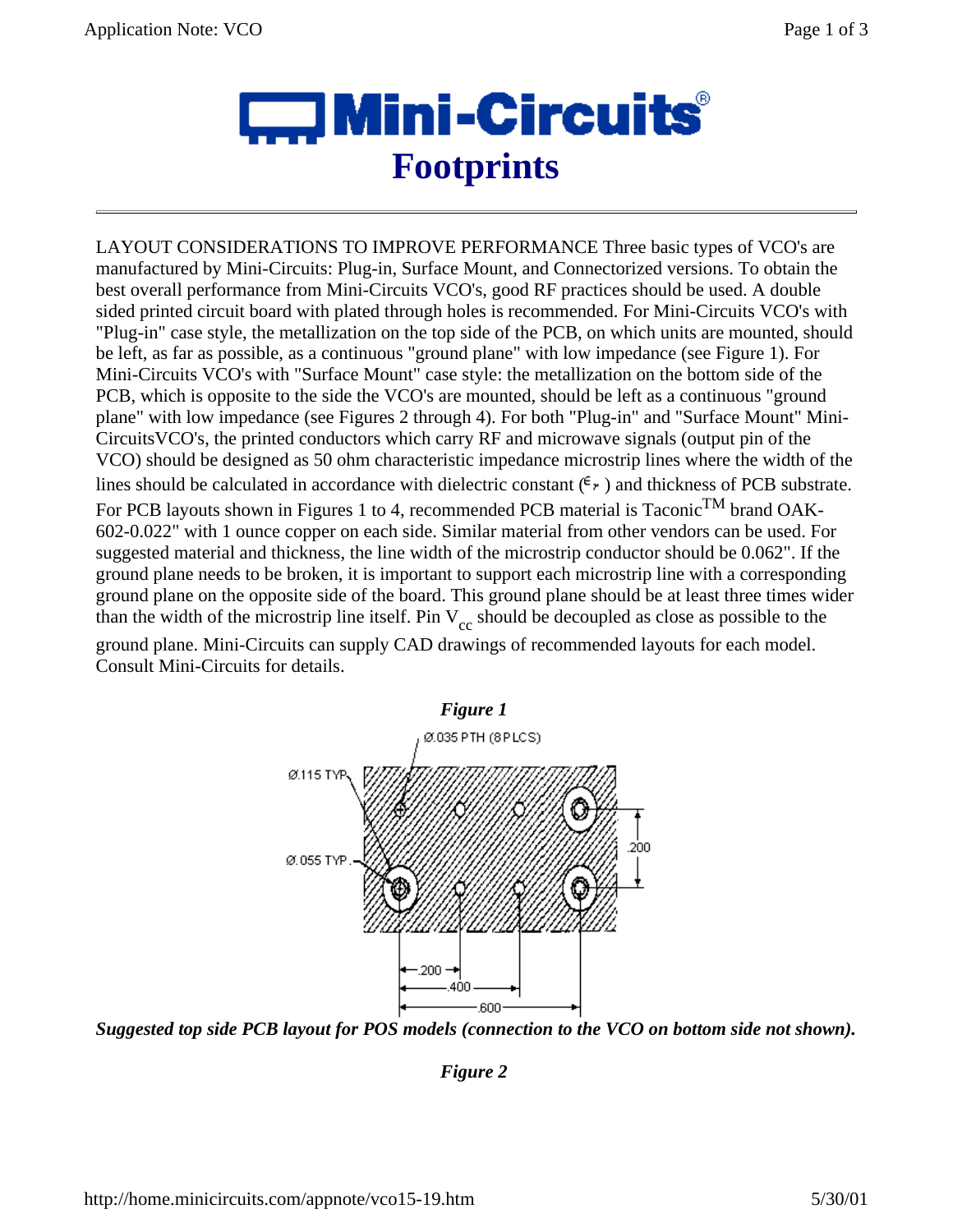

*Suggested top side PCB layout for JCOS models (connection to the VCO on top side not shown). Buttom side should be left as a continuos ground plane.* 



*Duggested top side PCB layout for JTOS models (connection to the VCO on top side not shown). Bottom side shoud be left as a continuos ground plane.* 



*Suggested top side of JROS models (connection to the VCO on top side not shown). Bottom side should be left as a continuous ground plane.*